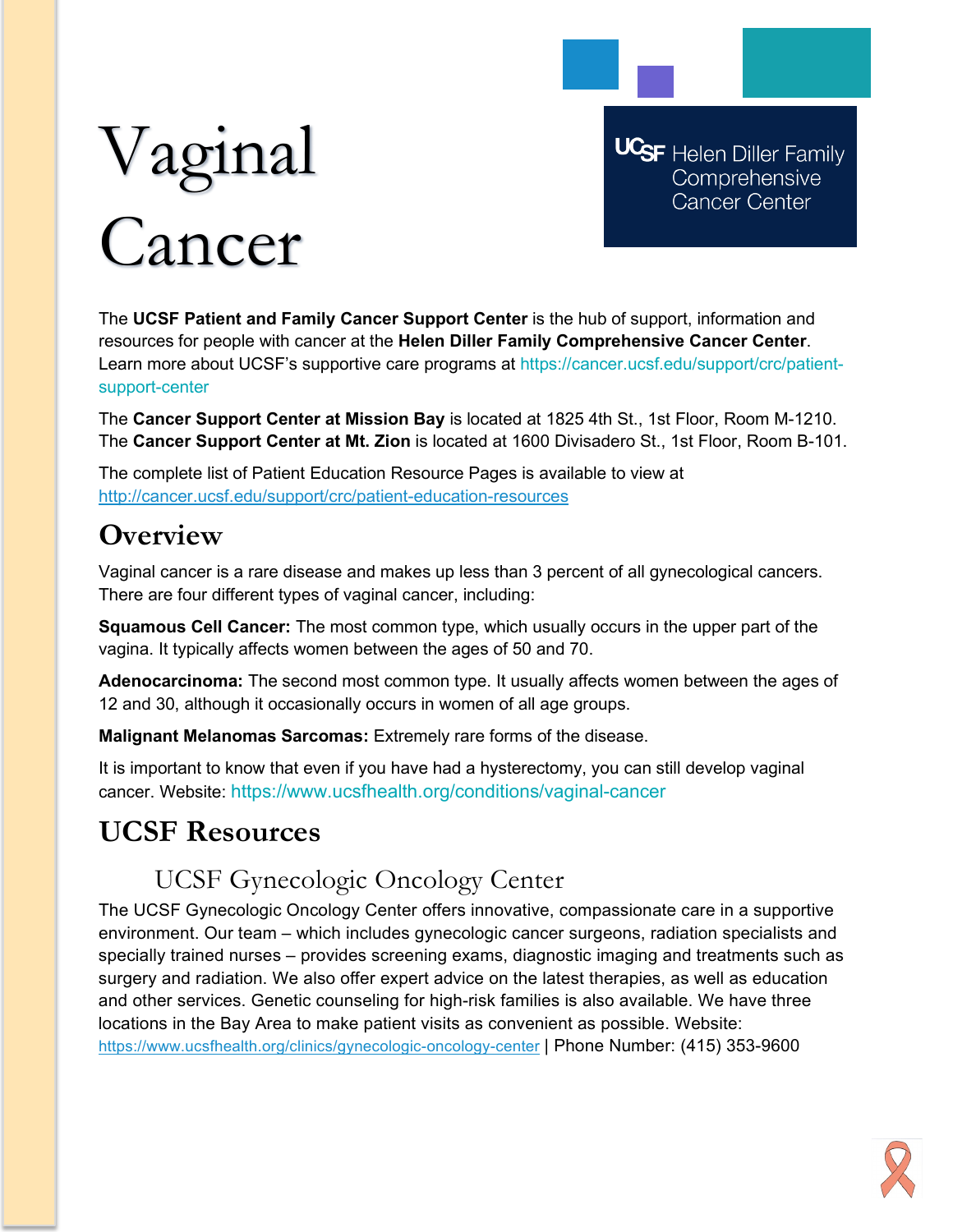# **Publications**

American Cancer Society: "Sex and the Woman with Cancer" Website: [http://www.cancer.org/treatment/treatments-and-side-effects/physical-side](http://www.cancer.org/treatment/treatments-and-side-effects/physical-side-effects/fertility-and-sexual-side-effects/sexuality-for-women-with-cancer.html)[effects/fertility-and-sexual-side-effects/sexuality-for-women-with-cancer.html](http://www.cancer.org/treatment/treatments-and-side-effects/physical-side-effects/fertility-and-sexual-side-effects/sexuality-for-women-with-cancer.html)

# **Organizations**

## American Cancer Society (ACS) – Vaginal Cancer

At the American Cancer Society, we're on a mission to free the world from cancer. Until we do, we'll be funding and conducting research, sharing expert information, supporting patients, and spreading the word about prevention. All so you can live longer — and better.

Website: <https://www.cancer.org/cancer/vaginal-cancer.html> | Phone Number: 800.227.2345

## Bay Area Cancer Connections

BACC helps people with breast and ovarian cancers. Services include a helpline, buddy programs, pro-bono counseling, a wig boutique, information and support groups. Located in Palo Alto, but services are available to anyone. All services are free.

Website:<https://www.bayareacancer.org/> | Phone Number: 650-326-6686

#### Cancer.Net - Vaginal Cancer

This is Cancer.Net's Guide to Vaginal Cancer Website:<https://www.cancer.net/cancer-types/vaginal-cancer>

## Cancer Support Community – Vaginal Cancer

As the largest professionally led nonprofit network of cancer support worldwide, the Cancer Support Community is dedicated to ensuring that all people impacted by cancer are empowered by knowledge, strengthened by action, and sustained by community. Website:<https://www.cancersupportcommunity.org/vaginal-cancer> | Phone Number: 888-793- 9355

#### Foundation for Women's Cancer

Provides comprehensive educational materials about all gynecologic cancers. Also has much information about coping, caregiving, supportive care, clinical trials and more Website:<http://www.foundationforwomenscancer.org/> | Phone Number: 312-578-1439

Medline Plus: Trusted Health Information for You – Vaginal Cancer MedlinePlus is a service of the National Library of Medicine (NLM), the world's largest medical library, which is part of the National Institutes of Health (NIH). Website: <https://medlineplus.gov/vaginalcancer.html>